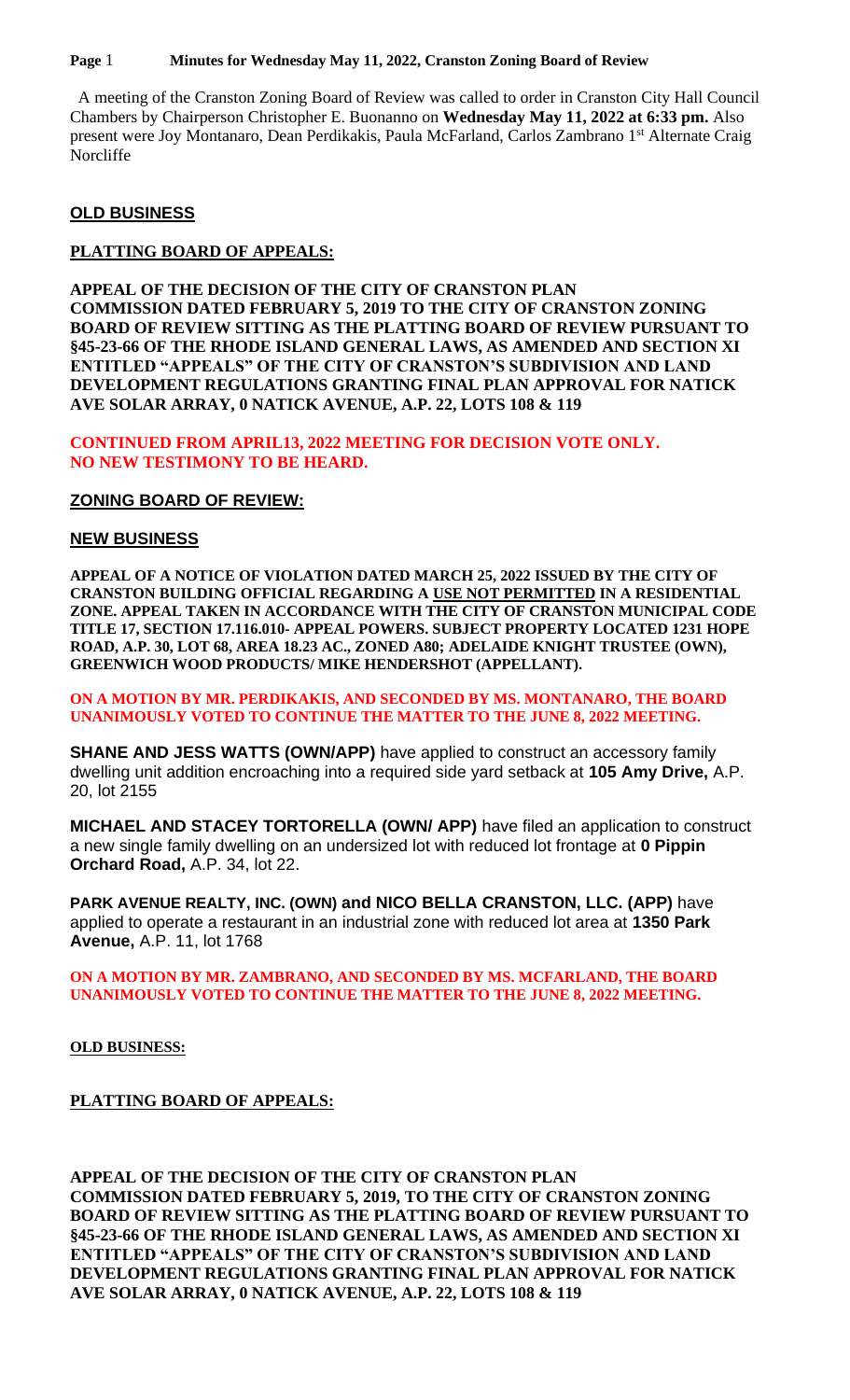#### **Page** 2 **Minutes for Wednesday May 11, 2022, Cranston Zoning Board of Review**

## On a motion made by Mr. Perdikakis and seconded by Ms. Montanaro, the Board voted unanimously to **Uphold** the decision of the Plan Commission, and **Deny** the appeal of the Appellant. A complete written decision is incorporated herein.

#### **The Board made their decision based on the following facts:**

On May 11, 2022, the Platting Board of Review convened to issue a decision on the appeal of the action of Joshua Berry, Senior Planner to issue a final decision letter for the above referenced project. The following motion to uphold the action of the Senior Planner and deny the appeal OF Drake Patten, et al was made by Perdikakis, D and read into the record.

On January 11, 2022, the Final Plan was presented to the City Plan Commission during an informational meeting. The Final Plan was determined by the Administrative Officer to be consistent with the Preliminary Plan Approval granted by the City Plan Commission on April 6, 2021 including the conditions enumerated in the Preliminary Plan Approval letter dated April 13, 2021 that were applicable at this phase of the project. The Final Plan for this Major Land development was approved and recorded on January 14, 2022 and the Appellant filed a timely appeal to the Platting Board on February 2, 2022.

The Appellant submitted a Letter in support of its appeal and Southern Sky/Revity submitted a Letter in opposition to the appeal. Counsel to the Plan Commission submitted separate Memorandum in opposition to the appeal. This Board was supplied with the record and all correspondence and briefs for review prior to the Hearing. Oral arguments were heard on April 13 2022 and the attorneys for all parties gave oral presentations to the Board.

In reviewing an appeal from the Plan Commission, this Board may not substitute its judgment for that of the Plan Commission but must consider but must consider the issue based upon the findings and the record of the Board. See RIGL § 45-23-70 and Section XI, Article B of the Cranston's Subdivision and Land Development Regulations. This Board may not reverse a decision of the Plan Commission except upon a finding of (1) Prejudicial Procedural Error; (2) Clear Error or (3) Lack of Support by the weight of the evidence in the record.

In addition, with regard to approvals of a final plan, Section  $11(B)(5)(a)$  of the Cranston Subdivision Regulations state: appeals from a decision granting or denying approval of a Final Plan shall be limited to elements of the approval or disapproval not contained in the decision reached by the planning Board at the preliminary stage, providing that a public hearing has been held on the plan pursuant to Section 45-23-42.

The Appellant made three arguments on why the action of the administrative officer should be reversed or remanded and those arguments are incorporated herein. The arguments were substantially identical to the arguments made by the Appellant in its appeal of the Preliminary Plan to this Board.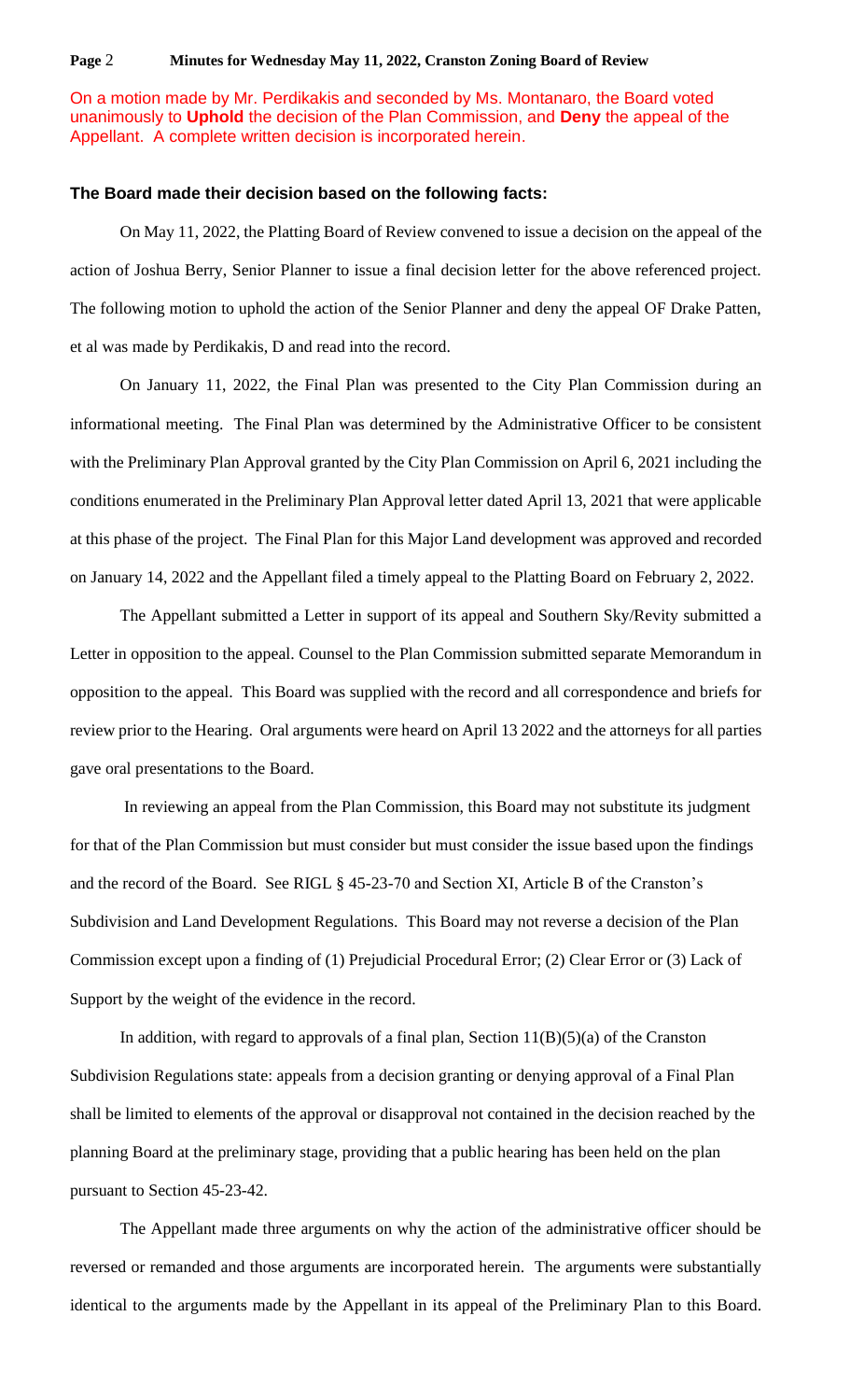#### **Page** 3 **Minutes for Wednesday May 11, 2022, Cranston Zoning Board of Review**

They were that the Final Letter was based upon an error that waivers had been granted, that the development plan was in direct violation of the Ordinances and that the approval improperly considered the lots on the whole. This Board addressed these arguments in the previous decision and upheld the decision of the Plan Commission at the Preliminary Plan Stage. The Appellant fails to put forth any argument on the specific legal issue before this Board, namely being which portion or elements of the decision granting or denying approval of a Final Plan were not contained in the approval or disapproval of the decision reached by the Planning Board at the preliminary stage and therefore improper and in error.

The Final Decision letter was identical in its conditions, either satisfied or to be satisfied at a later date, as the Preliminary Plan Decision with the exception of Condition #22 seeking a final site plan prior to the issuance of a building permit. As such, there this Board finds that there was no of Prejudicial Procedural Error, Clear Error or Lack of Support by the weight of the evidence in the record to support a reversal of the action of the administrative officer in approving the final plan.

The motion to uphold the action of the administrative officer issuing the Final decision letter and to deny the appeal of the abutters was then seconded by Montanaro, J. The chair then called for discussion on the motion. The Platting Board then unanimously voted (5-0) in favor of the Motion and the appeal is hereby **Denied.**

#### **ZONING BOARD OF REVIEW:**

### **NEW BUSINESS**

**APPEAL OF A NOTICE OF VIOLATION DATED MARCH 25, 2022 ISSUED BY THE CITY OF CRANSTON BUILDING OFFICIAL REGARDING A USE NOT PERMITTED IN A RESIDENTIAL ZONE. APPEAL TAKEN IN ACCORDANCE WITH THE CITY OF CRANSTON MUNICIPAL CODE TITLE 17, SECTION 17.116.010- APPEAL POWERS. SUBJECT PROPERTY LOCATED 1231 HOPE ROAD, A.P. 30, LOT 68, AREA 18.23 AC., ZONED A80; ADELAIDE KNIGHT TRUSTEE (OWN), GREENWICH WOOD PRODUCTS/ MIKE HENDERSHOT (APPELLANT).** 

On a motion made by Mr. Perdikakis and seconded by Ms.Montanaro, the Board unanimously voted to **continue** the matter to the June 8, 2022 meeting.

**SHANE AND JESS WATTS (OWN/APP)** have applied to construct an accessory family dwelling unit addition encroaching into a required side yard setback at **105 Amy Drive,** A.P. 20, lot 2155, area 39,012 s.f. zoned A20. Applicant seeks relief per Section 17.92.010- Variance; Sections 17.20.120- Schedule of Intensity Regulations; Application filed 3/31/2022. No Attorney.

On a motion made by Mr. Perdikakis and seconded by Ms. McFarland, the Board voted unanimously to **Approve** this application as presented to the Board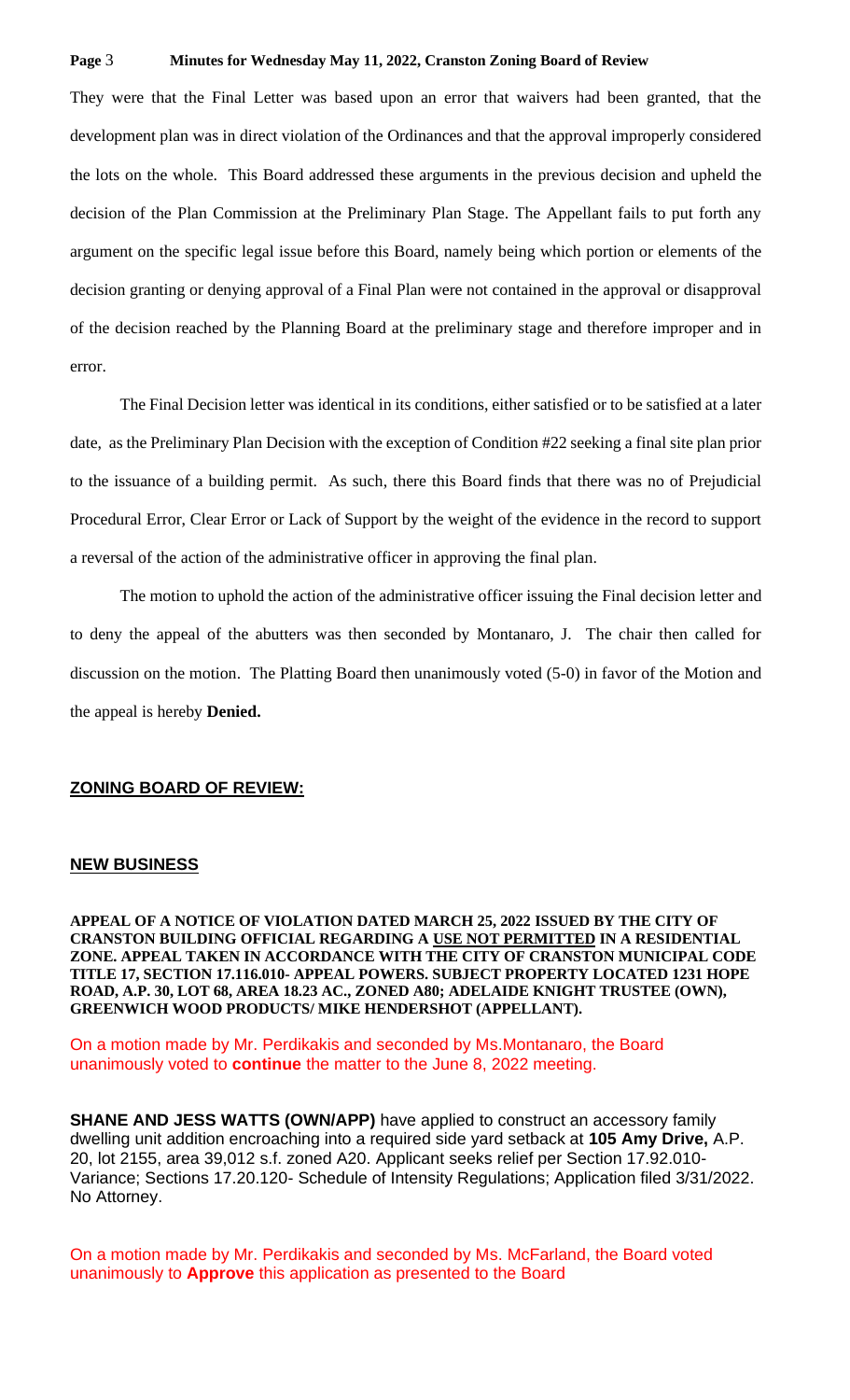### **Page** 4 **Minutes for Wednesday May 11, 2022, Cranston Zoning Board of Review**

The Board made their decision based on the following findings of fact:

# **PLANNING STAFF FINDINGS**

- 1. The parcel (AP 20, Lot 2155) is located in an A-20 zone on a lot at the end of a cul-de-sac, with approximately 73.5 feet of frontage.
- 2. The addition of the proposed 592 ft<sup>2</sup> in-law apartment to the parcel, which already hosts an existing 2,401 ft<sup>2</sup> single-family house (with attached garage), will increase the lot coverage from 3.3% to 4.6%. This remains below the maximum allowable lot coverage (20%) in an A-20 zone.
- 3. The proposed single-bedroom addition would encroach roughly 9 feet into the 15-foot side setback. The applicant intends to convert a portion of the garage, located on the western side of the house, for the apartment's use as a kitchen. The addition would also include a full bathroom and two closets.
- 4. The applicant submitted a sheet containing handwritten notes of support for the proposed addition from its three nearest abutters.
- 5. The applicant testified about the desire to have elderly parents come live with them
- 6. There was no testimony in opposition to the project

In this case, applying the facts above to the standard for a variance, the Board further finds that the application involves a hardship that is due to the unique characteristics of the property, and is not due to a physical or economic disability of the applicant, that the hardship does not result primarily from the desire of the applicant to realize greater financial gain, will not alter the general character of the surrounding area or impair the intent or purpose of the Zoning Ordinance or the comprehensive plan. In granting a variance the subject land the Applicant met the requirements of the Zoning Code relief per Section 17.92.010, Sections 17.20.030- Schedule of Allowed Uses, and 17.20.120- Schedule of Intensity Regulations.

**MICHAEL AND STACEY TORTORELLA (OWN/ APP)** have filed an application to construct a new single family dwelling on an undersized lot with reduced lot frontage at **0 Pippin Orchard Road,**  A.P. 34, lot 22, area 32,395 s.f. zoned A80. Applicant seeks relief per Section 17.92.010-Variance; Sections 17.20.120- Schedule of Intensity Regulations; Application filed 4/13/2022. Robert D. Murray, Esq.

On a motion made by Mr. Perdikakis and seconded by Mr Zambrano, the Board voted unanimously to **Approve** this application as presented to the Board

The Board made their decision based on the following findings of fact:

## **PLANNING STAFF FINDINGS**

- 1. The parcel (AP 34, Lot 22) is located on a 32,395 ft<sup>2</sup> lot in an A-80 zone with approximately 140 feet of frontage. The lot was created in 1924.
- 2. The construction of the proposed single-family house on the parcel, which would occupy a roughly 5,000 ft<sup>2</sup> area, would result in a lot coverage figure of 15.4%.
- 3. The proposed single-family house would be built within all required setbacks for an A-80 zone.
- 4. Granting relief to allow the construction of a house on this site would not negatively alter the character of the neighborhood, as two other single-family houses within a 400-foot-radius and on the same side of Pippin Orchard Road are located on even smaller lots. (AP 4, Lot 38 is 21,934  $ft<sup>2</sup>$  with just under 100 feet of frontage, while AP 4, Lot 21 to the south, is a 28,862 ft<sup>2</sup> corner lot with adequate frontage.)
- 5. Any visual/neighborhood impacts resulting from the new house construction would be minimal, as the house is consistent with the general character of this section of Pippin Orchard Road.
- 6. Granting relief would be generally consistent with the Comprehensive Plan's Land Use Principle 4, which advises to "*Protect and stabilize existing residential neighborhoods by basing land use decisions on neighborhood needs and quality of life…" (p. 34)*.